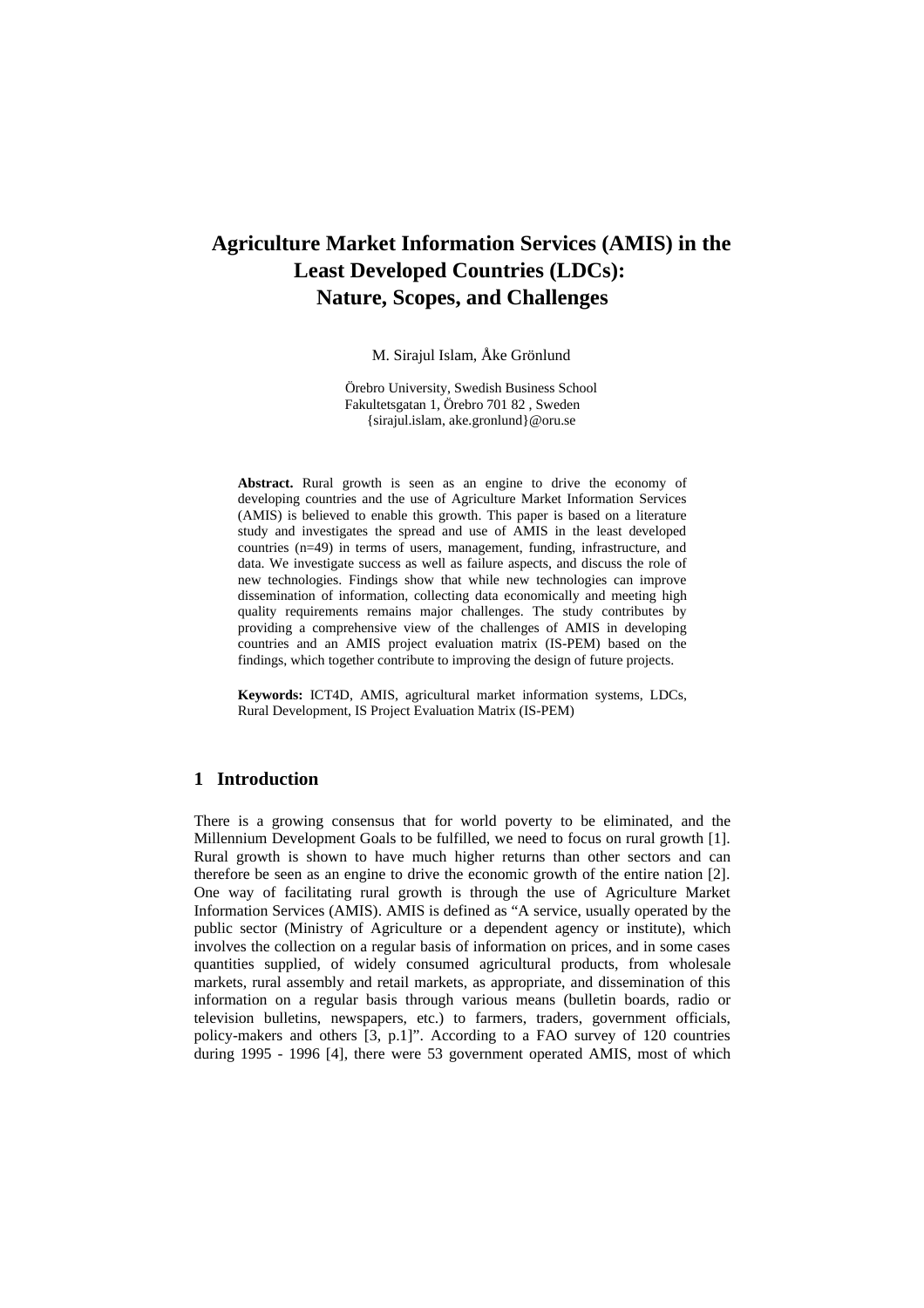were limited to data collection and had little association to the needs of the farmers and traders.

The use of ICT in agriculture especially for information processing is imperative for a country where the economy is dominated heavily by agricultural activities. The need for information is shifting from the use of agricultural technologies towards effective participation and sharing of innovations in national and global markets [5]. This shift is important for economic efficiency, performance, and equity [6]. However, the performance of AMIS upgraded by means of new technologies is yet to be evaluated in a comprehensive and convincing manner. Without such evaluation it is difficult to determine the market efficiency effects, the reductions in transaction costs and the extent of improvement of market integration [7]. This paper therefore contributes to reducing the shortage of such evaluation studies by exploring the nature and presence of AMIS, as well as challenges encountered, in particular among all the 49 LDCs [8]. The research questions addressed in this paper are:

- 1. What types of AMIS exist in the LDCs in terms of which technologies are used, how they are managed, and what their outreach is?
- 2. What are the factors critical to success or failure for AMIS projects?

## **2 Method**

In order to achieve a comprehensive charting of AMIS in LDCs two online literature surveys conducted consecutively in May 2008 and December 2009. For locating as many different AMIS as possible, the initial search was very open and conducted by consulting Google (www.google.com) and Google Scholar (http://scholar.google.com/). This search generated many cases of AMIS and useful links to websites and portals on the subject. In order to focus particularly on scientific evaluation papers the second search was conducted by an academic search engine which is hosted by Örebro University (Sweden) and covers several academic databases. In addition to these two search methods, the 'snowball method' [9] was also used to find relevant cases based on the literature we had found. For that search, saturation was used as the stop criterion: the search stopped when no new or special cases were found. We also consulted the online AMIS database [10] maintained by the Michigan State University (MSU). In addition to MSU, this paper used a working paper [11] on market information sources and AMIS-Africa Online database.

Since this study specifically targets LDCs, we started with a search where each country's name was combined with a search term – 'Agriculture Market Information'. In case of unavailability of country specific such services, portals of the related ministries (e.g. agriculture in most cases) of concerned countries had been investigated.

The data from the survey was categorized and analysed based on an evaluation matrix (Table 1) developed by the authors in lack of a commonly used evaluation toolkit in the IS research community. Although AMIS are more or less present in most countries, evaluation or impact studies are yet few [7, 12, 13]. One of the reasons of this lack is the deficiencies in measurement and methodological toolkits.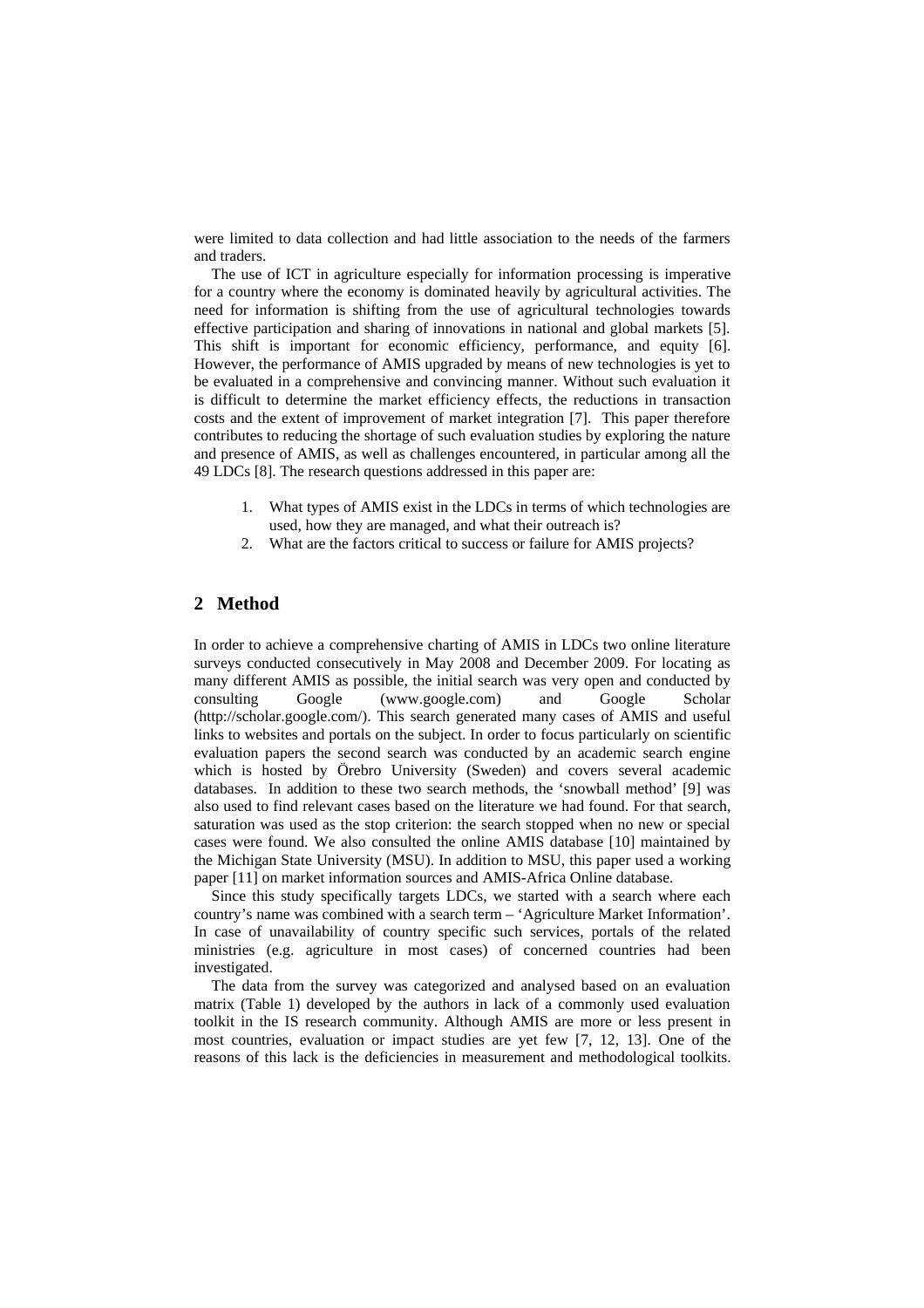While it is possible to know the number of information recipients, it is difficult to identify their needs and their uses of information. There are indeed some studies that attempt to quantify some benefits, but these are mostly based on limited empirical evidence [6, 13, 14, 15].

| Focus<br>dimensions | Who                                                                                               | What                                                                                           | When                                                                                                    | How                                                                                                  |
|---------------------|---------------------------------------------------------------------------------------------------|------------------------------------------------------------------------------------------------|---------------------------------------------------------------------------------------------------------|------------------------------------------------------------------------------------------------------|
| <b>Users</b>        | (Target)<br>Who are the<br>targeted main<br>user $(s)$ ?                                          | (Needs)<br>What needs are<br>targeted to<br>address?                                           | (Time)<br>When do the<br>users get the<br>service?                                                      | (Accessibility)<br>How do the<br>users access the<br>service and how<br>affordable the<br>$cost$ is? |
| Management          | (Managers)<br>Who manages?                                                                        | (Roles)<br>What are the<br>roles of<br>participants?                                           | (Duration)<br>When did it start<br>and end?                                                             | (Strategy)<br>How are the<br>targeted needs<br>planned to<br>address or are<br>addressed?            |
| Funding             | (Sponsors)<br>Who provides<br>the funds?                                                          | (Budget)<br>What is the<br>functional<br>allocation of<br>funding?                             | (Period)<br>What was the<br>period for<br>funding?                                                      | (Sustainability)<br>How the fund<br>has been<br>managed; short<br>& long term<br>perspective?        |
| Infrastructure      | (Suppliers)<br>Who<br>owns/provides<br>both the supply<br>and demand<br>sides'<br>infrastructure? | (Tools)<br>What<br>infrastructures<br>are considered<br>on both supply<br>and demand<br>sides? | (Availability)<br>When does the<br>infrastructure<br>readily<br>available for<br>targeted<br>operation? | (Use)<br>How the<br>infrastructure is<br>used for<br>targeted<br>operation?                          |
| Data                | (Providers)<br>Who are the<br>actors in data<br>supply chain?                                     | (Data)<br>What are the<br>data?                                                                | (Lead-time)<br>When is the<br>data processed<br>and<br>disseminated?                                    | (Process)<br>How is the data<br>processed for<br>operation?                                          |

|  |  |  | <b>Table 1.</b> Research matrix – Information System Project Evaluation Matrix (IS-PEM) |  |  |  |  |  |
|--|--|--|-----------------------------------------------------------------------------------------|--|--|--|--|--|
|--|--|--|-----------------------------------------------------------------------------------------|--|--|--|--|--|

The research framework used in this study is called the "IS-PEM" model (Table 1). It has five focus dimensions (vertical); Users, Management, Funding, Infrastructure and Data. Each of these dimensions is investigated by means of four strategic and critical questions – who, what, when and how (horizontal). Each cell of the matrix contains a keyword and is associated with queries that would lead to find the most pertinent aspects of a project.

The strategic questions are derived from the well-known 5W2H (Why, What, Who, When, Where, How to and How much) scheme which is frequently used in the discipline of Total Quality Management (TQM). The 5W2H is a systematic root cause analysis technique which is particularly useful when a suspected problem of a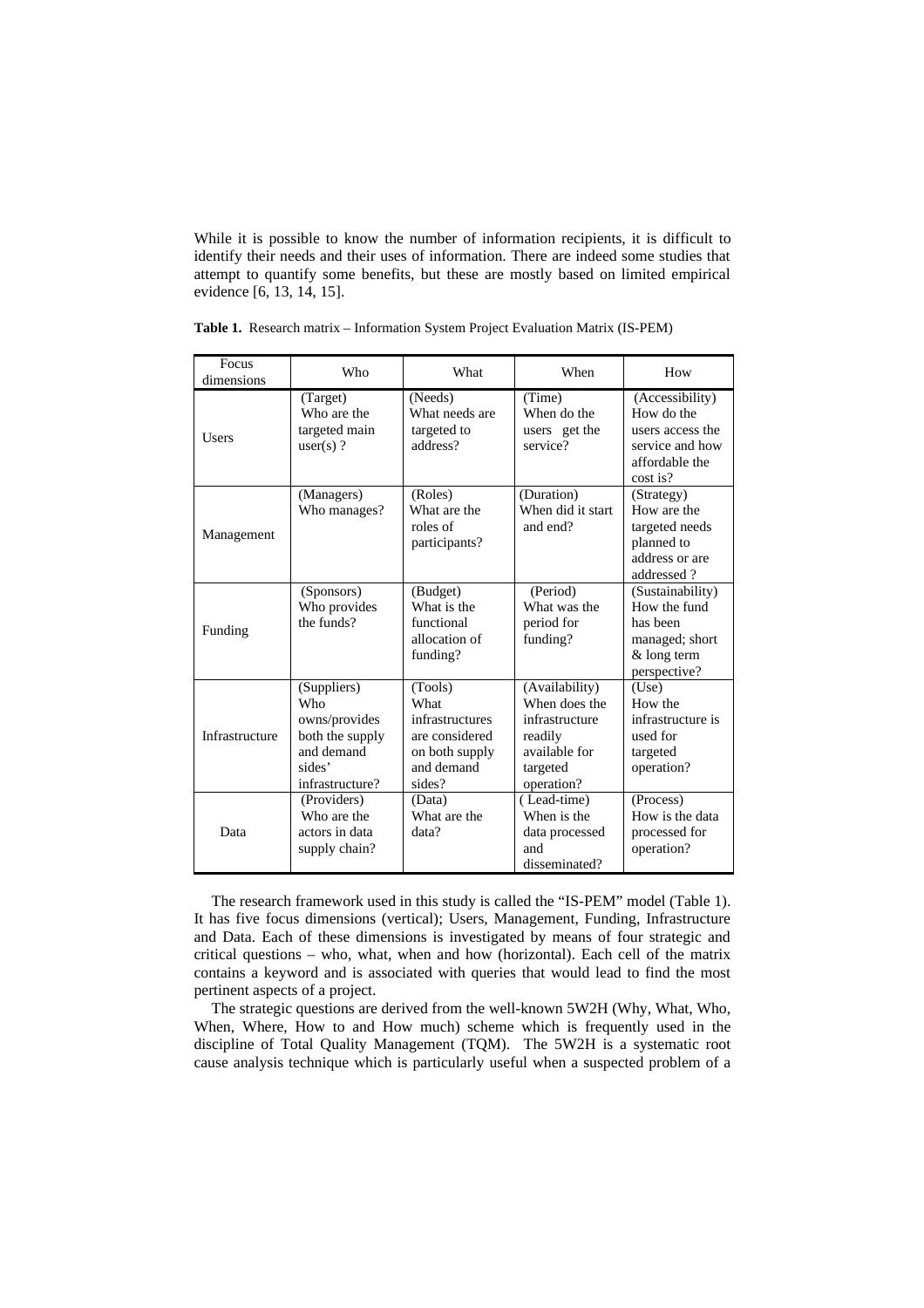project needs to be better defined and reviewed and overall the project process has improvement opportunities [16, 17]. In our matrix, we assume that the aspect 'why' is inherited in all the other aspects while analyzing the situation under a certain context. Furthermore, the 'where' is a 'space' of the object under analysis which is known already. Finally, 'how to' and 'how much' are merged together as only 'how' [17] which explains simultaneously the ways and extent of resolving the problems. This simplification leaves us with the IS-PEM model in Table 1.

We used the model to investigate each project, looking primarily for success and failure factors. Success and failure is measured as stated by either independent evaluations or self-assessment made by, typically, service providers. We hence do not re-assess projects, but look for factors contributing to success or failure, as found in other people's research

### **3 Evolution of AMIS: Past to Present**

The history of AMIS, at least theoretically, started with the inception of agricultural trade when the farmers used to trade their surplus produce by considering some degrees of spatial and temporal arbitrages. Such trading appeared in ancient Rome during the 1st century BC and in Muslim Caliphate during the 9th century; however the process of the time in accessing price information is not known. During 1200 AD in England and Wales, there was a recorded and organized price information system [18]. The origin of AMIS, by definition, can be traced about 300 years back to the Canterbury Farmers' Club where the farmers of Kent used to have regular meetings with the Club Secretary for exchanging views regarding the agriculture prices [19]. As for the first institutionalized AMIS, it was the Office of Markets which was set up in May 16, 1913, in the USA [19].

With the inception of modern innovation after the World war II, AMIS tend to transform from passive (one way and static) to real-time and interactive services. An early implementation of such active services was found in 1956 in Salinas, California when the USDA Agricultural Marketing Service installed the first machine for Instant Market News (IMN). There the reports for lettuce were disseminated via automatic telephone answering devices on a regular basis [20]. Further in the USA in 1980, the Science and Education Administration of US Department of Agriculture introduced a new system called 'Green Thumb' which was designed for disseminating commodity, weather, and other agricultural information every day from a special computer system which was hooked-up with home telephones and TV [21].

Outside the developed world, organized uses of price information have also been found in several developing countries since the 1950s. These include the Indonesian price monitoring system in the late 1950s [3], the MIS of Nepal in 1960 [12], the MIS of Mali in 1989 and the AMIS of Philippines in 1991 which was designed for female growers and collectors of various non-timber forest products in Quezon province [22].

Nevertheless, the nature and characteristics of MIS have been changing with the de-regularization of economies in 1980s and subsequent changes of market dynamics, progress of information and communication technologies and subsequent changes in farming techniques. In fact, the definition of AMIS has been changing in terms of its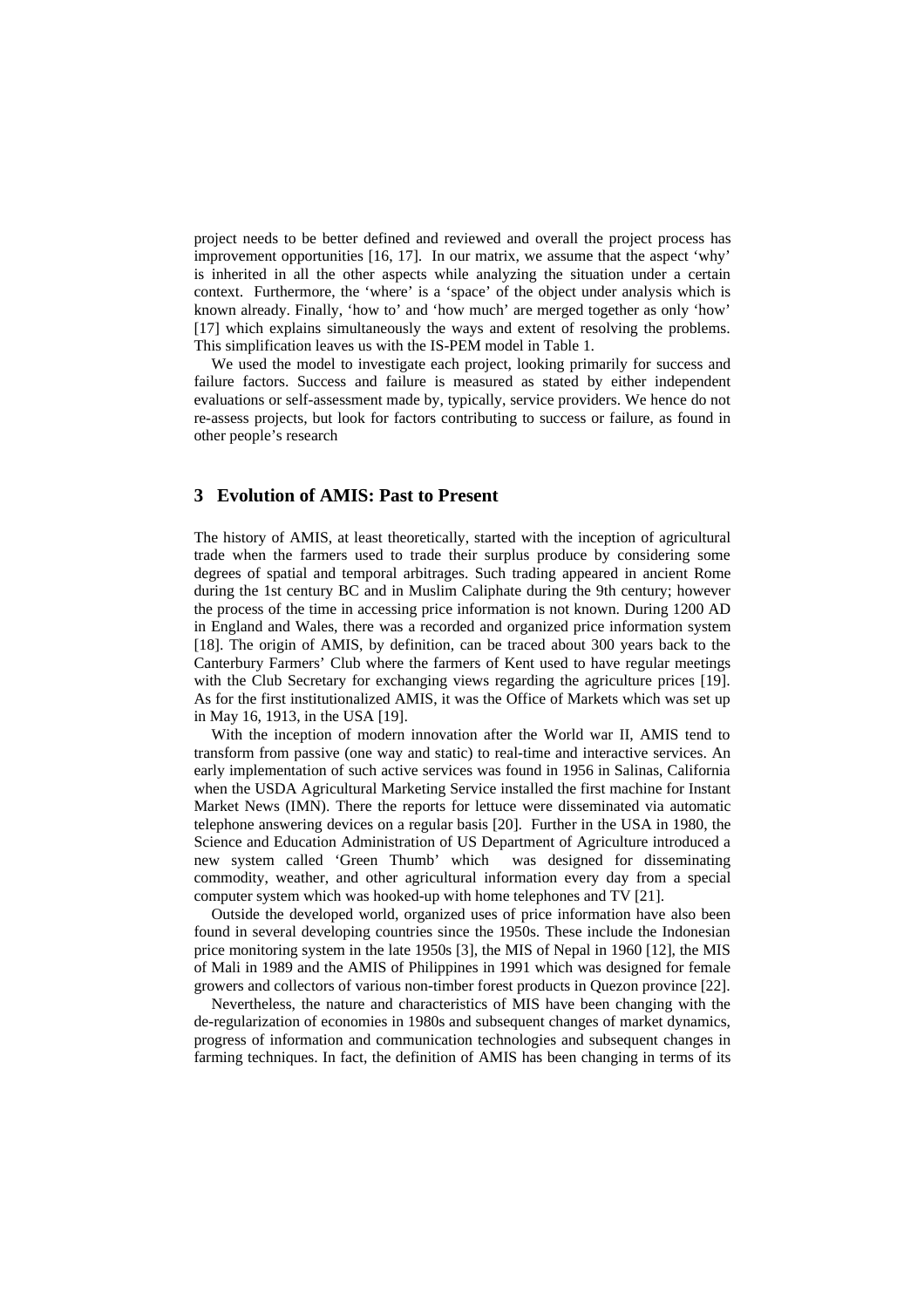contents, geographical factors, technology and management. However despite such progressive trends, the impact and sustainability of AMIS remain the teething issues.

# **4 AMIS in LDCs: A critical evaluation**

There have been many AMIS available in the developing countries but their track records are generally not satisfactory as they have most often been about datagathering for statistical purposes and had very little commercial values to the farming community [23]. Therefore, the following section discusses the success and failure aspects of the contemporary AMIS in the LDCs and subsequently summarizes the major failure factors based on the IS project evaluation matrix (IS-PEM) as discussed (The success factors table had to be excluded for reasons of space).

| <b>Dimensions</b> | Who                                                                                       | What                                                                                              | When                                                                        | How                                                                                            |
|-------------------|-------------------------------------------------------------------------------------------|---------------------------------------------------------------------------------------------------|-----------------------------------------------------------------------------|------------------------------------------------------------------------------------------------|
| <b>Users</b>      | Undefined                                                                                 | Inadequate<br>of<br>assessment<br>user needs                                                      | After<br>transaction;<br>not on-demand                                      | Inappropriate<br>channel, high<br>cost                                                         |
| Management        | Centralized<br>management                                                                 | Routine<br>work:<br>low<br>commitment.<br>coordination and<br>pro-activeness                      | Project<br>orientation<br>takes<br>longer<br>than<br>time<br>implementation | Absence of<br>clear strategy,<br>lack of impact<br>evaluation, lack<br>of partnerships         |
| Funding           | Relying<br>heavily<br>external<br><sub>on</sub><br>funding                                | Allocated as<br><sub>a</sub><br>sub-component<br>different<br>of<br>a<br>project;<br>insufficient | Short-term and<br>non-persistent                                            | Poor financial<br>management<br>and unrealistic<br>business model                              |
| Infrastructure    | Single<br>source;<br>without<br>partnership                                               | Inflexible<br>and<br>un-adapted<br>technologies<br>(e.g. Websites)                                | Premature<br>(e.g. Websites)                                                | Underutilization<br>and disruption                                                             |
| Data              | Inefficient<br>and<br>committed<br><i>less</i><br>collectors:<br>Unreliable<br>providers. | Un-updated;<br>time insensitive;<br>sub-standard;<br>Non-qualitative                              | Long lead time                                                              | Non-<br>standardized:<br>delayed<br>collection and<br>dissemination:<br>manual<br>intervention |

**Table 2.** Major Failure Factors of AMIS

#### **Users' perspective**

Despite the presence of various forms of market information services, most of the primary stakeholders (e.g farmers, traders) usually obtain the price information through their traditional sources, such as words of mouth from other farmers, neighbors, local schools, price-boards at markets, NGOs and religious or community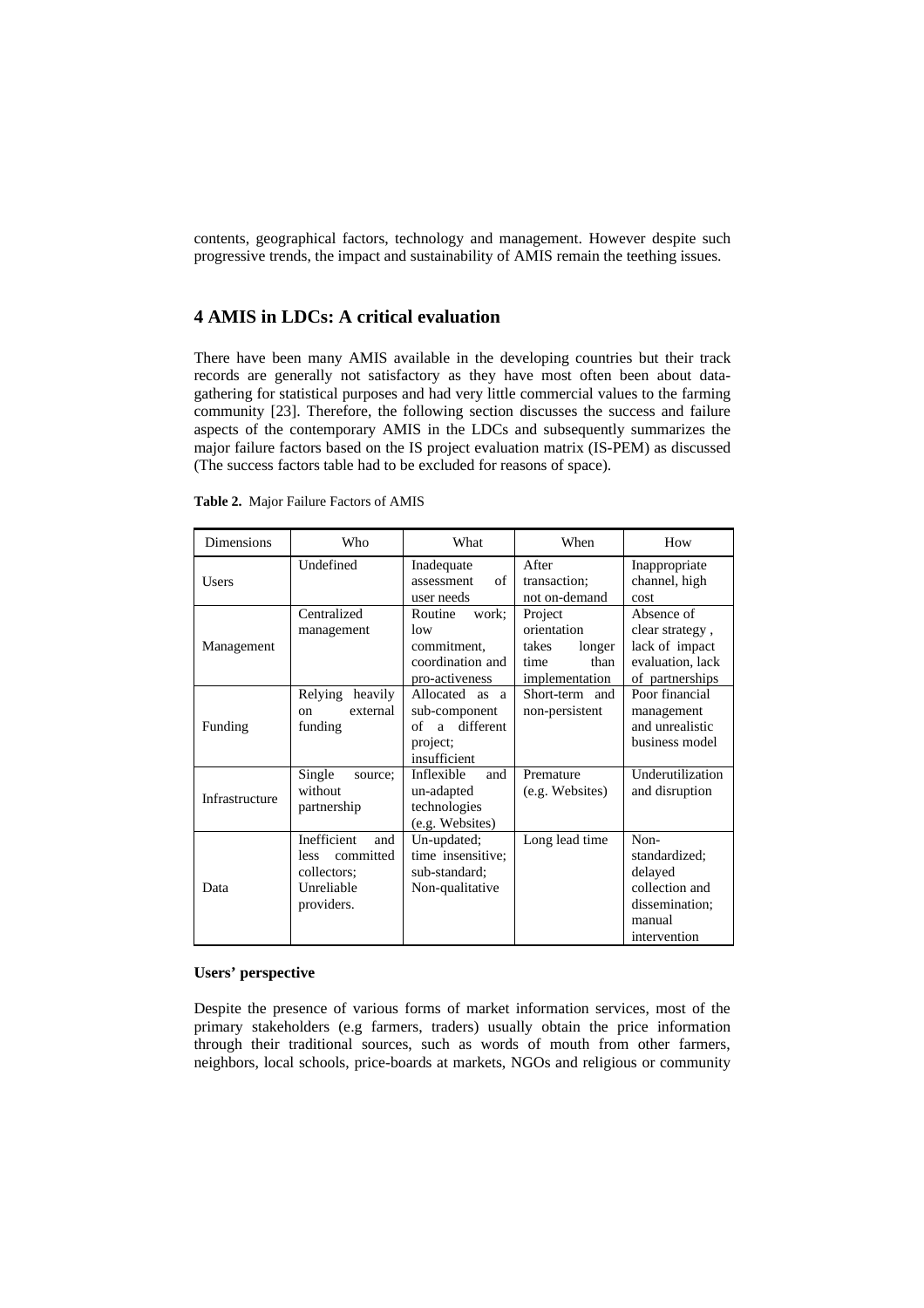leaders and network [13, 14, 24]. However, farmers generally perceive that the information from such sources may not be reliable and trustworthy [25].

Garforth [26] finds that the information seeking behavior of farmers apparently depends on the accessibility of information sources and markets, farming systems and livelihoods. The literature reports a lack of assessment and clarity in AMIS requirement specifications, in particular to identifying the primary stakeholders and their needs within a certain socio-economic, technological and behavioral contexts [24, 27, 28]. Insufficient awareness of the value of the services [25, 29] and reluctance towards a user-oriented approach [24] apparently contribute to low or even no sense of ownership [30] for the AMIS. There are many services which are designed in non-native languages (English in most cases) that ultimately create an access barrier to the rural clients [31]. The AMIS of Mali (OMA), a highly regarded service in Africa, was able to make its services available to 70% of Malian population including farmers located in very remote locations [32]. One of the main reasons behind the success of Malian initiative is its ability to satisfy the needs of the diverse clients. This has been achieved through regular contact with the clients, periodic impact evaluation and updating the services as required [33].

There has been a lack of prioritization among the components of AMIS [28, 34]. For example, rather than having wholesale price information Agripricenepal.com), farmers seem to be more interested in time specific and reliable maximum farm-gate, off-lorry and retail prices of the nearest and the main neighboring markets [35]. Here, timely dissemination is defined by the availability of information just before or during the time of business transactions [36]. There is also a complementary relation between access to information and access to extension services. Those who are benefitted with price information services would be interested in other information as well such as weather forecasts, advices for crop production, and uses of appropriate seeds and fertilizers [6, 12, 34, 37].

It has been observed that payment for the services by the poor rural people is a critical issue for the sustainability of AMIS [38]. From a user's perspective, delivery methods need to be low cost [37] as the farmers are often reluctant to pay for the services since they do not see far ahead regarding the value of their investment.

Above all, it has been apparent that most AMIS mainly serve the needs of the policy makers [24], researchers and development offices rather than the ultimate target group such as farmers. As in most of cases AMIS are funded by the donors, they become the ultimate clients and accordingly their needs are valued more than those of the farmers [39].

#### **Management perspective**

AMIS is generally initiated by the concerned department of the Ministry of Agriculture [23]. The donors and NGOs in line of their existing agenda of rural development tend to work together or in parallel with the governments in order to make the marketing channel more efficient and effective. However, not all efforts have proven to be successful. In fact, the sustainability of AMIS has always been a challenging issue [38] and the quality of supply-side managerial operation is one important factor in this challenge.

Direct government intervention with the AMIS tends to have limited success [40].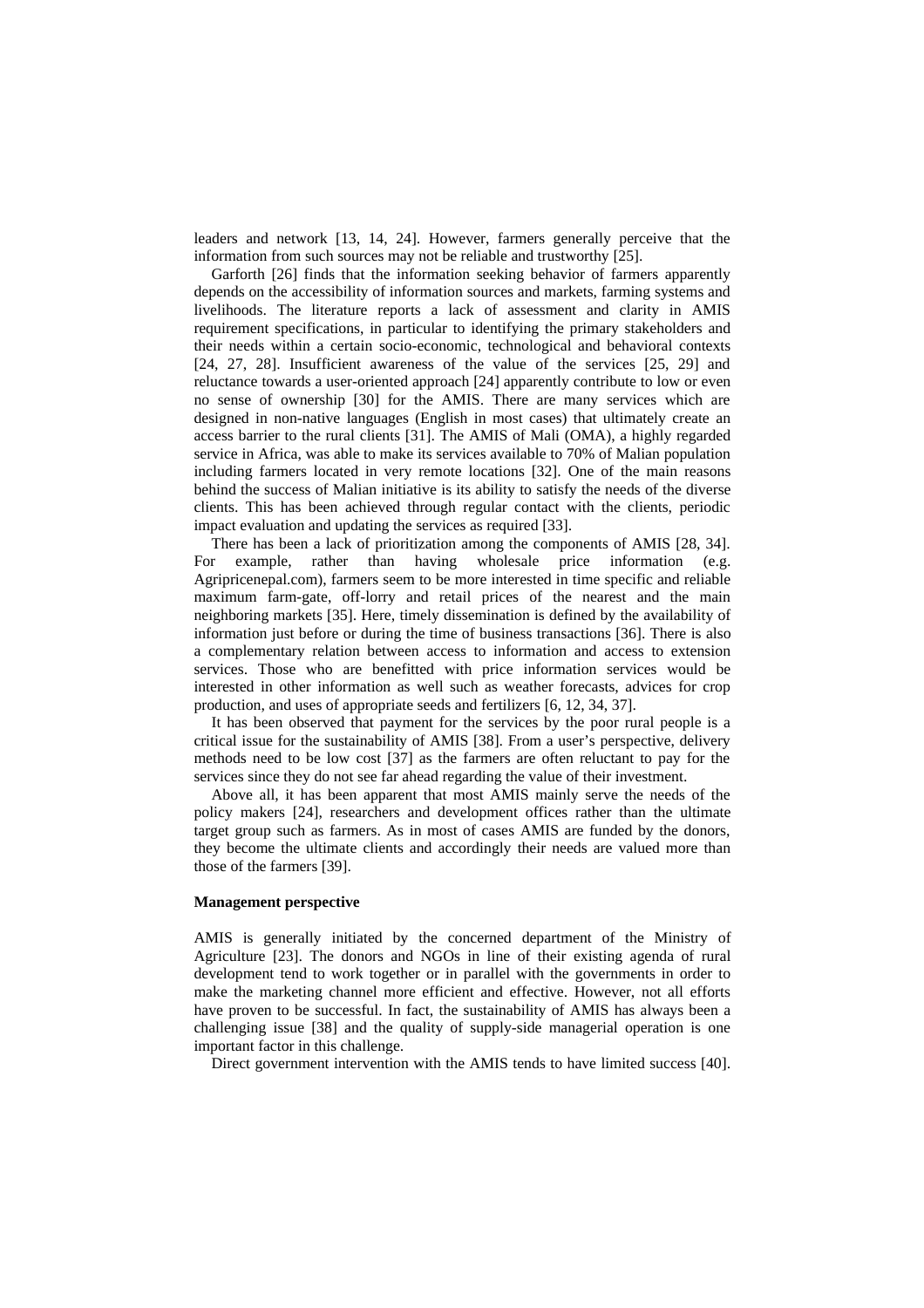Highly centralized, structured and authoritative governmental administrations in most of developing nations usually work through a complex decision making process and henceforth takes longer time to implement a project. Furthermore, following the lack of accountability and incentives, government officials exhibit inadequate proactiveness and low motivation to understand the practical contexts of the end users. As a high degree of managerial autonomy contributes to efficiency in the operational processes [41], AMIS need to be decentralized in the areas where there are regional price differences [12]. The decentralization of Mali's MIS (OMA) in 1998 by moving its control to the Malian Chambers of Agriculture from the government has made it an exemplary service among the West African countries [41].

Carrilho et al. [42] found that the price collectors of AMIS are not adequately trained and there were often irregularities in data collection and tabulation processes. Tollens [7] also found that the officials involved in data collection and dissemination processes are not so efficient. Training is generally required for orienting the unskilled operating staff [26]. On the other hand, as FAO reports [29], there is a shortage of specialized MIS trainers. Overall there has been a lack of institutional incentives [29] and therefore a lack of pro-activeness towards smooth operation of AMIS [33].

Most AMIS are projects in nature and funded for two to five years. However, a significant portion of this duration is spent on project orientation and preparation. For example, Cambodian Agricultural Market Information project (CAMIP) was approved for January 2006 until October 2009. Within this period, actual implementation (FM broadcasting) was started only a year before the completion of the project. Such use of the allotted time leaves little time for the systems to settle so that reasonable evaluation of effects can be made.

Finding dedicated and capable partners to provide quality services seems a challenging task [43]. In particular, cooperation from the private sector is a big challenge [44]. This is mainly for lack of perceived mutual benefits among the prospective parties [45]. This situation leads to challenges in the sustainability of projects especially in the issues like cost and finance, technology, promotion and education, and getting the governments involved in the processes [13].

Lack of information and communication management (ICM) polices at the national or project level [25] and absence of a steering committee in order to manage the processes and monitor the service quality [29] are critical failure factors. These deficiencies bring many undesirable consequences, such as inefficient coordination and non-participation among the various agencies [24], weak content management at the local level [29, 46], and reluctance to carry out periodic impact evaluations [7, 12]. Notably, lack of support from upper management and lack of practical commitment in all levels of administration to facilitate timely and accurate data create many sustainability problems. Trust and reliability issues are not given adequate importance in many services, which is crucial for user acceptance of services. For example the 'terms of use' page of eSoko (former TradeNet based in Ghana) states that 'we have no control over, do not guarantee, and you will not hold us responsible for, the quality, safety or legality of any content on the Service; the truth or accuracy of any contention of the Service'.

#### **Funding perspective**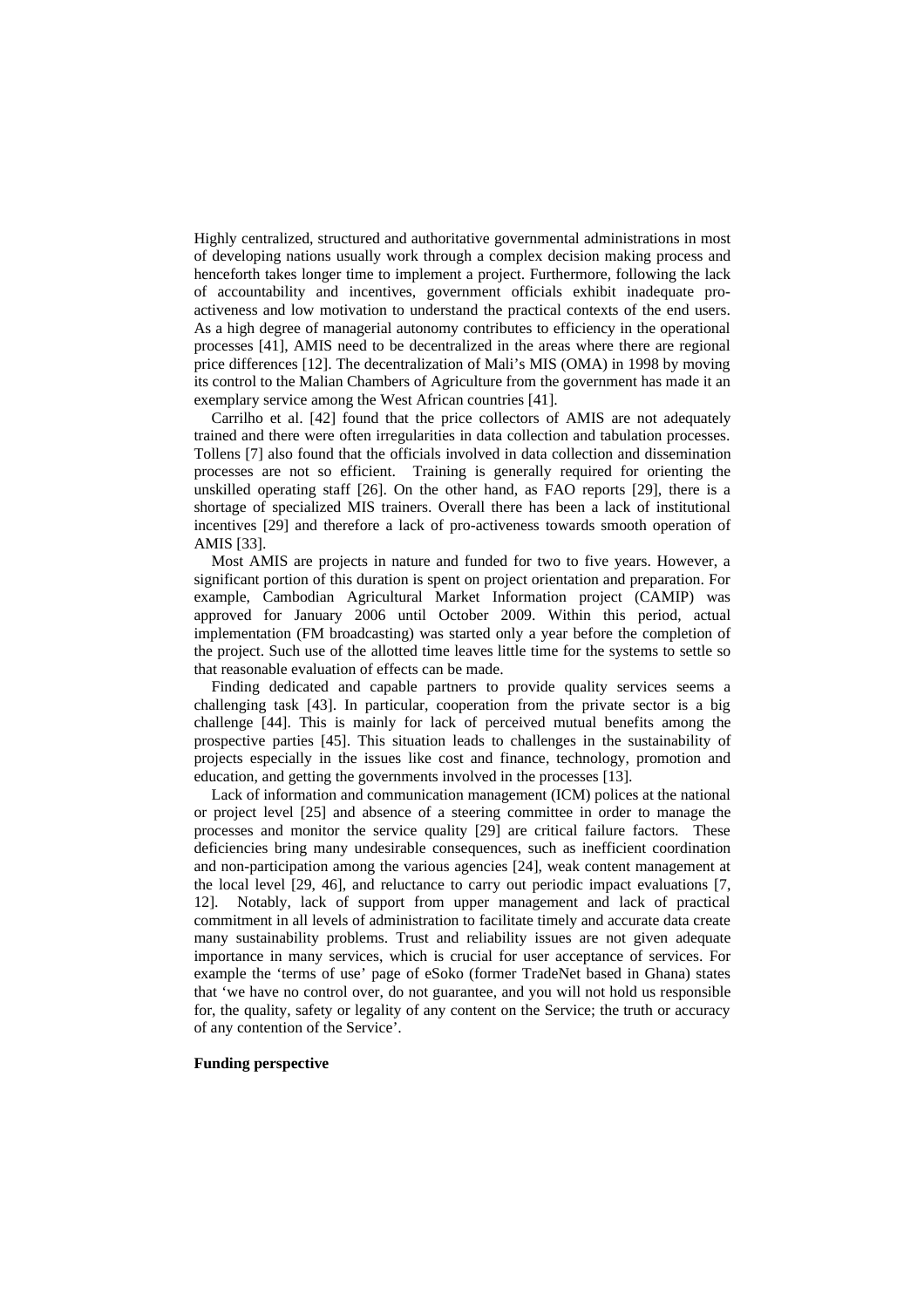Most AMIS, unless it has been a regular job of the concerned ministry, are donor dependent. In this regard, donors generally participate with the governments in cooperation with other local partners. Major AMIS donors include FAO, CTA, USAID, ADB, GTZ, IICD and World Bank. National AMIS are funded through the respective national budgets as part of regular activities of the concerned departments of the ministries. Countries who have such AMIS include, for example, Bangladesh, Myanmar, Liberia and Mozambique. Generally, allocation of funds is done by assessment of relevance for mission or policy, economic and social impacts, urgency, scope of operations, modalities, time lengths and degree of short and long-run prospects of the projects. Such funds are allocated either as one sub-components of a project (e.g. part of second component of the project as entitled "Agricultural Productivity and Food Security Project" in Burkina Faso, supported by the World Bank) or as an independent project (e.g. Cambodia-Canada Agricultural Market Information Project or CAMIP).

Having a realistic financial and business model and efficient financial management are the most important aspects of a project's financial sustainability. Therefore, there is a need for a realistic economic model for network extension and continuity of a quality service that would ultimately help to strengthen the socio-economic activities of the rural community [47]. In this regard, Roberts et al. [13] suggest that the financial model should have the right mix of subsidy and feasible user fees. For example, Mali's MIS (OMA) achieves sustainability by having support for its operating cost from the national budget of the government, getting equipments and technical assistances from the donors, and earning revenues through advertisements and selling specialized market information [41, 48].

Lack of, non-persistence, or delayed funding is another root cause of lack of project sustainability [6, 7, 25, 29, 28, 42, 46]. Findings reveal that most projects are discontinued once the funding is phased out (e.g. Lao's AMIS as funded by FAO for 2001 and 2002). After this phasing-out, the principal initiator (e.g. government) either waits for a new source of funding or starts launching or continuing the AMIS as part of regular function of the concerned ministry (e.g. the AMIS of Bangladesh, Myanmar , Mozambique etc.).

#### **Infrastructure perspective**

AMIS infrastructure is defined as the tools required for ensuring uninterrupted connectivity between the content providers and recipients. In general, the quality of infrastructures for AMIS has so far been found poor [25, 29, 38]. For high-quality connectivity, services must be designed in a way so that they can be adapted with the socio-economic and technical profiles of the targeted users [47]. Here 'adaptability' is defined as perceived availability, affordability, and accessibility of services and technologies. In this aspect, there would be a possibility of underutilization of a system if it is launched prematurely in a context where the associated technology is relatively new and difficult to access by the end users (e.g. web-based government AMIS in Bangladesh).

There is a variety of technological platforms used for accessing the AMIS across the world. Large networks (e.g. RESIMAO/WAMIS-NET for the West African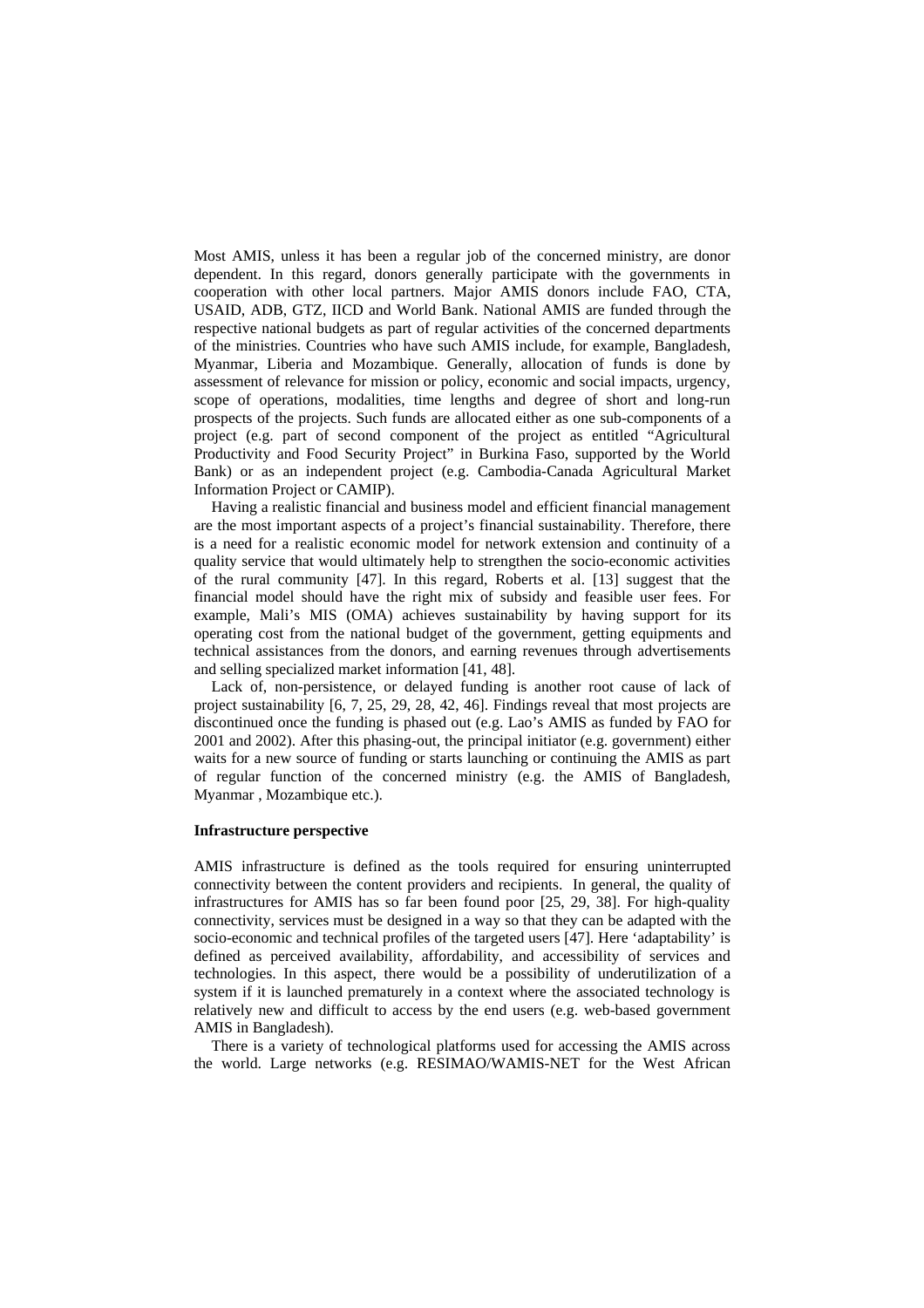AMIS) collects large amount of data for large audience and therefore dissemination of information needs multiple channels. Use of hybrid/multi-channel technologies has been growing in recent time. USAID's LINKS project for East African countries uses multiple platforms: Internet, Satellite, radio and SMS. RASIMAO/WAMIS-Net provides market information via internet, radio, print, email and SMS. Interests for expanding network by the telecommunication companies for rural consumers are also growing. Manobi's Time to Market (T2M) system provides value added services at low cost, uses PDA (Personal Digital Assistant) for collecting market data twice a day, and disseminates real-time information through their specially designed open source Multi-Channel Service Platform (MCSP; web, WAP, SMS, voice). Manobi's 'Xam Marse' ('know your market') service in Senegal uses Wireless Application Protocol (WAP) enabled cell phones which connect to the Internet to check market information and compare the offers of the local buyers in the markets. Mobile handsets and their associated value added services are also getting attention [43]. Nokia has introduced a graphical 'Life Tool' application which is designed for entrylevel rural consumers and has been tested successfully in Maharashtra, India.

Radio, especially community/FM band, is historically the most influential medium for information services [3, 13, 14, 23, 48], as it accessible for large populations at a reasonable cost [30, 33]. However, some studies find that radio broadcasting at the local level is often found to be interrupted and unreliable [46].

Though web-based services are used either as the main (e.g. Bangladesh) or compliment to other modes of information dissemination (e.g. Mali), findings show that Web-based AMIS are not accessible by the rural clients because of low internet penetration and lack of ICT awareness and skills [27]. Poor connectivity and low bandwidth in the LDCs are the major technical barriers for web-based services [24, 29, 42, 48]. A study on Africa also finds that web-based AMIS is time consuming and not so user friendly [31].

Moving now to what in effect is the most challenging part, the input side; we devote next section to data collection.

#### **Data perspective**

Data collectors and data providers are the two parties involved in the local level data gathering processes. Generally, the data collectors are local, regional, and central level officials, while the data providers are farmers, traders and retailers. Depending on the nature and types of information, officials from the various agencies may work together. For example, OMA of Mali uses officials from multiple agencies - Malian Livestock and Meat Office (OMBEVI) and the International Institute of Soil Fertility (IISF).

Accuracy of data collection and reliable reporting are critical factors for the success of AMIS [24]. However, the data management process especially at the local level has been found weak [29]. There has been a lack of data standardization [12, 24, 29] and quality control [29] as well in terms of methodology, weights and grades of the produce.

On-time dissemination of such information depends on the data acquisition, transmission and tabulation process, and the characteristics of the associated technology [29]. Use of passive (disk, fax, regular postal and print) media in the data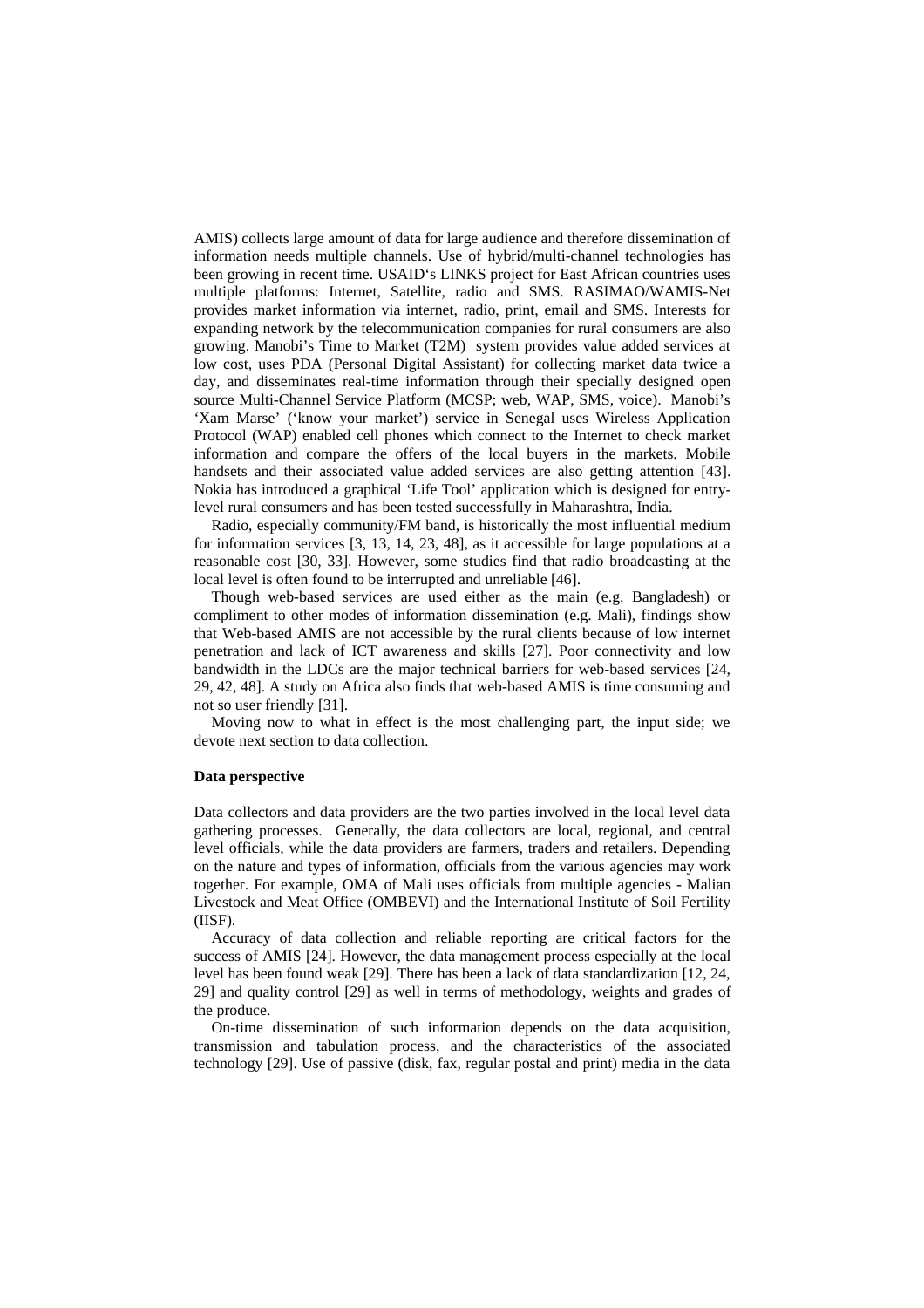transmission to the central hub and manual intervention for checking and tabulation (e.g. basic spreadsheet or paper) of data delay the final dissemination process [24, 29] and subsequently in long-run reduce the credibility of the services [36]. Regarding the time of data processing and dissemination, there have been huge differences. For examples, in Cambodia information is disseminated every day at 6:00 pm, whereas in Laos it appears only weekly in a radio program. In Benin (ONSA-Infoprix project), data is collected after business hours. In Ethiopia, data entry and analyses take even for two months. These examples may result in a conclusion that late information loses it value to farmers [6] and decreases the creditability of the project administrators in the long run.

### **5 Conclusions**

Our literature survey among the 49 LDCs found that AMIS quality has imrpoved significantly in terms of needs assessment, processes and technology. Out of 49 LDCs, 25 have web-based services and 20 of these services are integrated with SMS mobile technology. The rest remain using traditional methods like radio, newspapers, bulletin and price board.

Findings show that input rather than output is the major challenge today. While new technologies can improve dissemination of information, collecting it economically and meeting users high quality requirements remain major challenges. Knowledge of the right mix of resource mobilization, needs for localization and perhaps personalization, and the logistics of the agricultural marketing systems at the various levels of the marketing chain are critical for project success. On-time delivery of reliable and high-quality information via widely available and adaptable technologies is critical to the acceptance of the services by the end-users. However, ensuring this acceptance mainly depends on the commitment and capability of the management of the services.

This paper has investigated success- as well as failure factors, and discussed the role of new technologies. The study contributes by providing a comprehensive view of the challenges of AMIS in developing countries and an evaluation matrix (IS-PEM) based on the findings, which together contribute to improving the design of future projects.

### **References**

- 1. Båge, L.: Rural development: key to reaching the Millennium Development Goals. Agriculture in the Commonwealth (2004)
- 2. Danielson, A.: When Do the Poor Benefit From Growth, and Why? Sida, Lidingö (2001)
- 3. Shepherd, A. W., Schalke, A.J.F.: An Assessment of the Indonesian Horticultural Market Information Service. FAO-the UN, AGSM Occasional Paper No. 8, Rome (1995)
- 4. Shepherd, A.W., Market Information Services: Theory and Practices, Agricultural Services Bulletin No. 125, FAO- The UN, Rome (1997)
- 5. Singh, S.: Selected Success Stories on Agricultural Information System. Asia-Pacific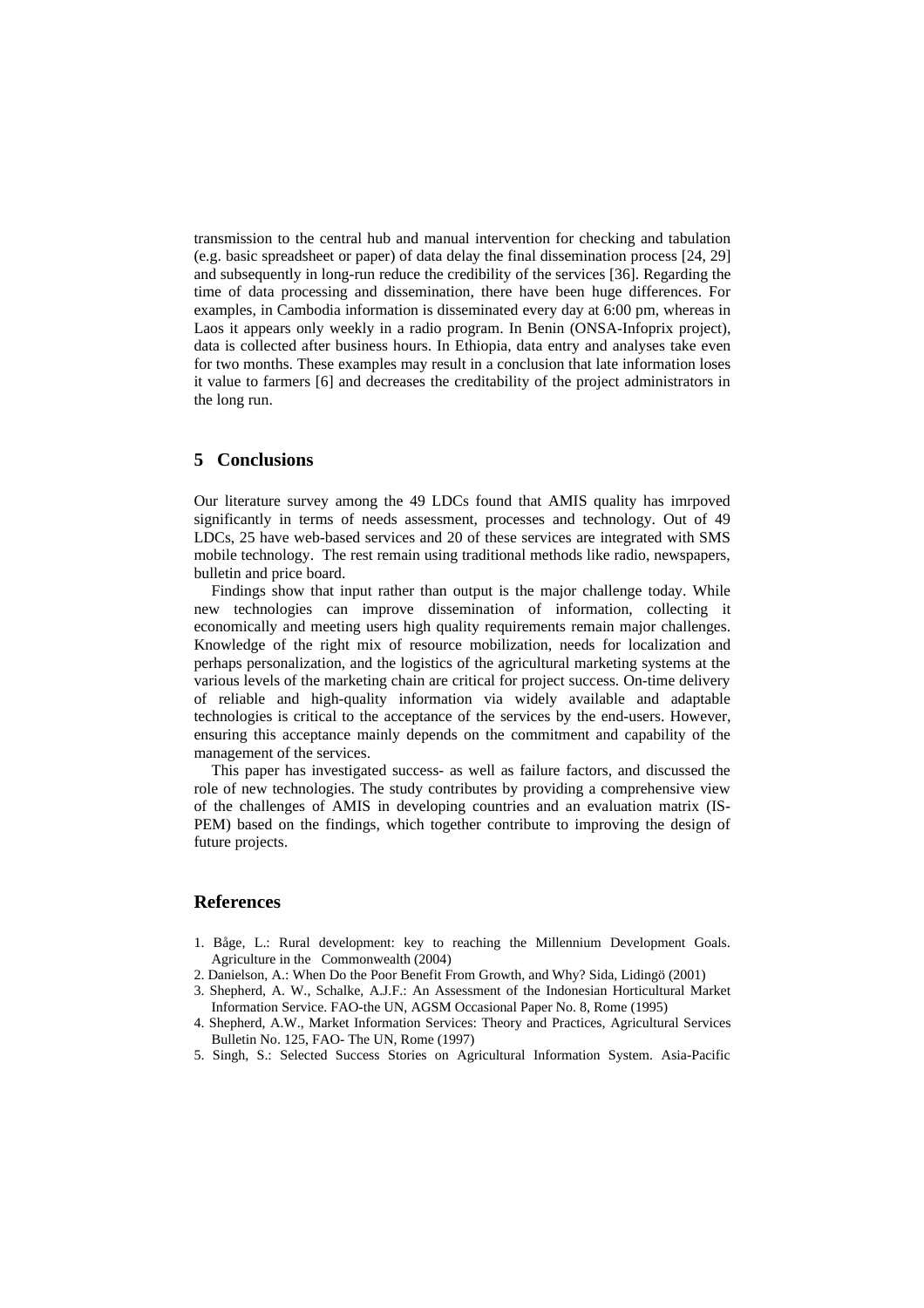Asso65CIATion of Agricultural Research Institutions (APAARI), Thailand (2006)

- 6. Mabota A., Arlindo P., Paulo A., Donovan, C.: Market Information: A Low Cost Tool for Agricultural Market Development?, Results of Research from SIMA-DEST and Department of Policies Analysis No. 37E, Ministry of Agriculture (MADER), Mozambique, (2003)
- 7. Tollens, E.F.: Market Information Systems in sub-Sahara Africa Challenges and Opportunities. The Intl. Assoc. of Agri. Economists Conference, Australia (2006)
- 8. UN-OHRLLS United Nations Office of the High Representative for the LDCs, LLDCs and SIDS, http://www.unohrlls.org/en/ldc/related/62/
- 9. Goodman, L.A.: Snowball sampling. Annals of Mathematical Statistics, 148–170 (1961)
- 10. MSU Michigan State University, AMIS-Africa Online, International Department of Agricultural Economics, Development Department of Economics, USA (2009) http://www.aec.42MSU.edu/fs2/test/marketinformation/index.htm
- 11. Vallée, JC. L.: Intl. Development Working Papers. Market Information Sources Available through the Internet, Working Paper No. 64, Michigan State University, USA (2001)
- 12. Awasthi, B.D.: Relevance of Market Information System to Environment Protection. Journal of Agriculture and Environment, Vol. 8, pp. 46-54 (2007)
- 13. Roberts M., Kernick, H.: Feasibility Study for SMS-enabled Collection and Delivery of Rural Market Information. International Development Enterprises, (2006)
- 14. Ferris, S., Engoru, P., Kaganzi, E.; Making Market Information Services Work Better For the Poor in Uganda. Working paper No. 77, CAMA for Smallholders, USA (2006)
- 15. Jensen, R.: The Digital Provide: Information (Technology), Market Performance, and Welfare in the South Indian Fisheries Sector. The Quarterly Journal of Economics, Vol. CXXII, Issue 3, USA (2007)
- 16. Tague, N.R.: The quality toolbox, Ed. 2, American Society for Quality (2005)
- 17. Changqing, G., Kezheng, H., Fei, M. : Comparison of innovation methodologies and TRIZ. The TRIZ Journal, Issue September (2005)
- 18. Clark, G.: The Price History of English Agriculture 1209-1914. Research in Economic History, 22, pp. 41-124, (2004)
- 19. Nikolov, G., Hughes, D.: Market Information Services in Economies in Transition: The Case of Bulgaria. Journal of Euromarketing, Vol. 8 Issue 3, Haworth Press Inc. (2000)
- 20. Lancaster Farming, Just a phone calls away, pp. 120, October 22 (1977)
- 21. Lancaster Farming, A new Green Thumb idea, pp. 121, November 15 (1980)
- 22. FAO, Marketing information systems for non-timber forest products, Community Forestry Field Manuals – 06 (2003)
- 23. Shepherd A. W.: Farm Radio as a Medium for Market Information Dissemination. Marketing and Rural Finance Service, FAO, Rome (2001)
- 24. Shreshtha, K. B. : Agricultural Marketing System in Nepal. Journal on Agricultural marketing, Vol. XLV, No. 4, pp. 42-46, Government of India (2003)
- 25. CTA: Status of ICM and strategic priorities for agricultural and rural development information in Lesotho (2007)
- 26. Garforth, C.: Agricultural knowledge and IS in Hagaz, Eritrea. FAO, Rome (2001)
- 27. Islam, S., Grönlund, Å.: Agriculture market information e-service in Bangladesh: A stakeholder-oriented case analysis. 6th International Conference EGOV 07, Springer Lecture Notes in Computer Science #46562007 (2007)
- 28. Weber, M.T., Donovan, C., Staatz, J.M., 20Dembélé, N.N.: Guidelines for Building Sustainable MIS in Africa, Policy Synthesis, Number 78, USAID, USA (2005)
- 29. FAO, Proceedings of the Regional Workshop For Strengthening National ICM Focal Units in Near East and North Africa Region Muscat – Oman, 8 - 10 January (2008)
- 30. Traoré, A., Dembélé, N.N., Diarra, S.B., Staatz, J.: Role of Information And Communication Tools in Food And Nutritional Security in The ACP Countries, CTA International Conference Role of Information Tools in Food Security, Mozambique (2004)
- 31. MSU- Michigan State University: A Working Demonstration of What Can Be Done.